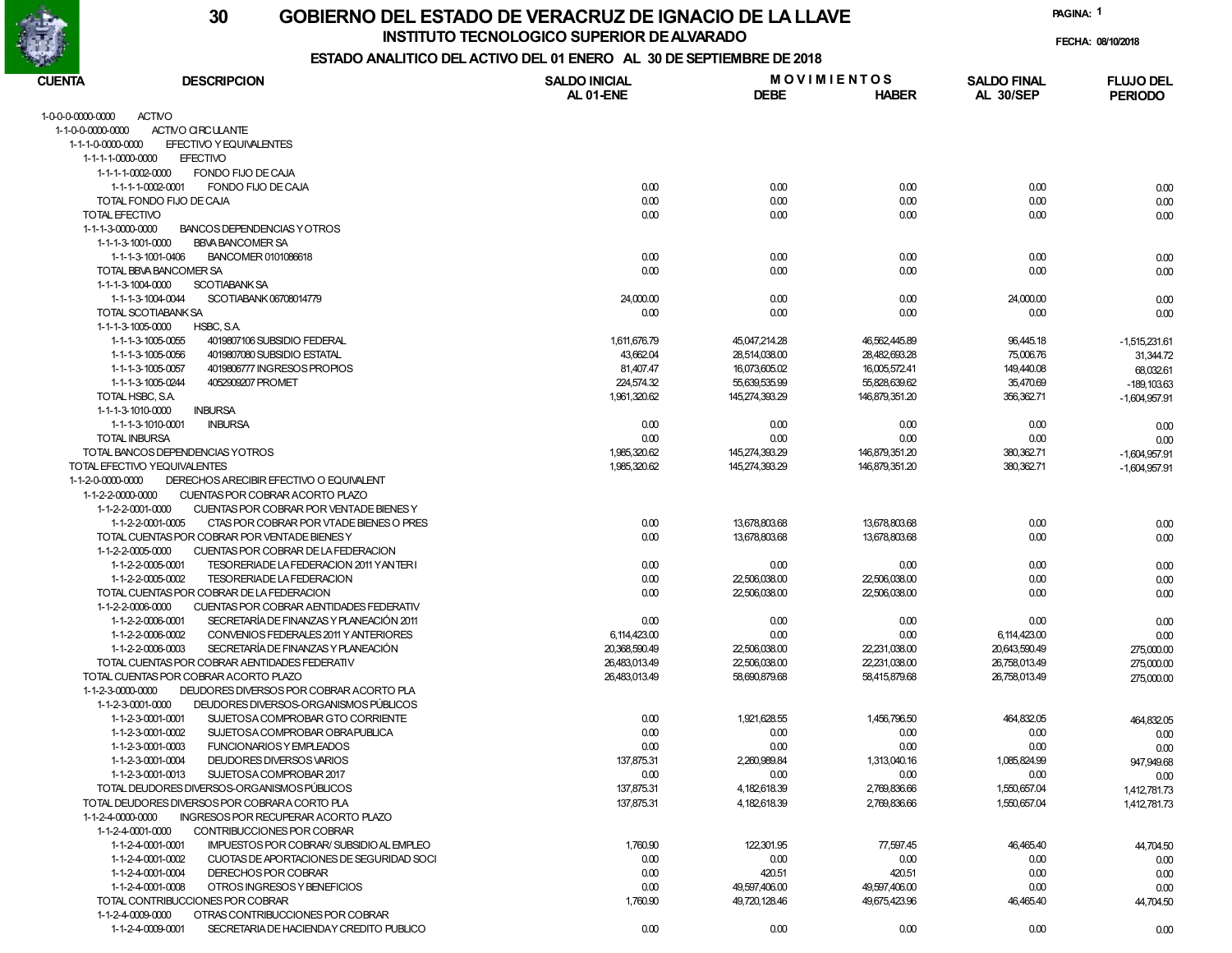

FECHA: 08/10/2018

# ESTADO ANALITICO DEL ACTIVO DEL 01 ENERO AL 30 DE SEPTIEMBRE DE 2018

| <b>CUENTA</b><br><b>DESCRIPCION</b>                                          | <b>SALDO INICIAL</b><br>AL 01-ENE | <b>DEBE</b>    | <b>MOVIMIENTOS</b><br><b>HABER</b> | <b>SALDO FINAL</b><br><b>AL 30/SEP</b> | <b>FLUJO DEL</b><br><b>PERIODO</b> |
|------------------------------------------------------------------------------|-----------------------------------|----------------|------------------------------------|----------------------------------------|------------------------------------|
| 1-1-2-4-0009-0005<br><b>NAACREDITABLE</b>                                    | 0.00                              | 6,915,757.72   | 6,915,757.72                       | 0.00                                   | 0.00                               |
| TOTAL OTRAS CONTRIBUCCIONES POR COBRAR                                       | 0.00                              | 6,915,757.72   | 6,915,757.72                       | 0.00                                   | 0.00                               |
| TOTAL INGRESOS POR RECUPERARA CORTO PLAZO                                    | 1,760.90                          | 56,635,886.18  | 56,591,181.68                      | 46,465.40                              | 44,704.50                          |
| 1-1-2-5-0000-0000<br>DEUDORES POR ANTICIPOS DELA TESORERIAA                  |                                   |                |                                    |                                        |                                    |
| 1-1-2-5-0001-0000<br>DEUDORES POR ANTICIPOS DE LA TESORERIAA                 |                                   |                |                                    |                                        |                                    |
| 1-1-2-5-0001-0001<br><b>FONDO REVOLVENTE</b>                                 | 0.00                              | 25,000.00      | 0.00                               | 25,000.00                              | 25,000.00                          |
| TOTAL DEUDORES POR ANTICIPOS DE LA TESORERIAA                                | 0.00                              | 25,000.00      | 0.00                               | 25,000.00                              | 25,000.00                          |
| TOTAL DEUDORES POR ANTICIPOS DE LA TESORERIAA                                | 0.00                              | 25,000.00      | 0.00                               | 25,000.00                              | 25,000.00                          |
| TOTAL DERECHOSA RECIBIR EFECTIVO O EQUIVALENT                                | 26,622,649.70                     | 119,534,384.25 | 117,776,898.02                     | 28,380,135.93                          | 1,757,486.23                       |
| 1-1-3-0-0000-0000<br>DERECHOS ARECIBIR BIENES O SERVICIOS                    |                                   |                |                                    |                                        |                                    |
| $1 - 1 - 3 - 1 - 0000 - 0000$<br>ANTIC PO A PROVEEDORES POR ADQUISICION D    |                                   |                |                                    |                                        |                                    |
| 1-1-3-1-0001-0000<br>ANTIC PO A PROVEEDORES POR ADQUISICION D                |                                   |                |                                    |                                        |                                    |
| DIVERSOS PROVEEDORES BIENES Y SERVICIOS<br>1-1-3-1-0001-0001                 | 0.00                              | 0.00           | 0.00                               | 0.00                                   | 0.00                               |
| TOTALANTICIPO APROVEEDORES POR ADQUISICION D                                 | 0.00                              | 0.00           | 0.00                               | 0.00                                   | 0.00                               |
| TOTALANTICIPO APROVEEDORES POR ADQUISICION D                                 | 0.00                              | 0.00           | 0.00                               | 0.00                                   | 0.00                               |
| 1-1-3-2-0000-0000<br>ANTIC PO A PROVEEDORES POR ADQUISICION D                |                                   |                |                                    |                                        |                                    |
| 1-1-3-2-0001-0000<br>ANTIC POA PROVEEDORES POR ADQUISICION D                 |                                   |                |                                    |                                        |                                    |
| 1-1-3-2-0001-0001<br>DIVERSOS PROVEEDORES BIENES INMUEBLES Y                 | 0.00                              | 0.00           | 0.00                               | 0.00                                   | 0.00                               |
| TOTALANTICIPO APROVEEDORES POR ADQUISICION D                                 | 0.00                              | 0.00           | 0.00                               | 0.00                                   | 0.00                               |
| TOTALANTICIPO APROVEEDORES POR ADQUISICION D                                 | 0.00                              | 0.00           | 0.00                               | 0.00                                   | 0.00                               |
| 1-1-3-3-0000-0000<br>ANTIC PO A PROVEEDORES POR ADQUISICION D                |                                   |                |                                    |                                        |                                    |
| 1-1-3-3-0001-0000<br>ANTIC PO A PROVEEDORES POR ADQUISICION D                |                                   |                |                                    |                                        |                                    |
| 1-1-3-3-0001-0001<br>DIVERSOS PROVEEDORES BIENES INTANGIBLES                 | 0.00                              | 0.00           | 0.00                               | 0.00                                   |                                    |
| TOTALANTICIPO APROVEEDORES POR ADQUISICION D                                 | 0.00                              | 0.00           | 0.00                               | 0.00                                   | 0.00                               |
| TOTALANTICIPO APROVEEDORES POR ADQUISICION D                                 | 0.00                              | 0.00           | 0.00                               | 0.00                                   | 0.00                               |
| 1-1-3-4-0000-0000<br>ANTIC PO A CONTRATISTA POR OBRAPUBACO                   |                                   |                |                                    |                                        | 0.00                               |
| 1-1-3-4-0001-0000                                                            |                                   |                |                                    |                                        |                                    |
| ANT ACONTRATISTA POR OBRAS PUB                                               |                                   |                |                                    |                                        |                                    |
| ANTIC POA CONTRAT BIENES DOMINIO PUBLIC<br>1-1-3-4-0001-0001                 | 0.00                              | 0.00           | 0.00                               | 0.00                                   | 0.00                               |
| TOTALANT ACONTRATISTAPOR OBRAS PUB<br>ANTIC POA CONTRAT POR OBRAEN BIENES PR | 0.00                              | 0.00           | 0.00                               | 0.00                                   | 0.00                               |
| 1-1-3-4-0002-0000<br>TOTALANTICIPO ACONTRATISTA POR OBRAPUBACO               | 0.00                              | 0.00           | 0.00                               | 0.00                                   | 0.00                               |
|                                                                              | 0.00                              | 0.00           | 0.00                               | 0.00                                   | 0.00                               |
| TOTAL DERECHOSA RECIBIR BIENES O SERVICIOS                                   | 0.00                              | 0.00           | 0.00                               | 0.00                                   | 0.00                               |
| 1-1-5-0-0000-0000<br><b>ALMACENES</b>                                        |                                   |                |                                    |                                        |                                    |
| ALMACEN DE MATERIALES Y SUMINISTROS DE C<br>1-1-5-1-0000-0000                |                                   |                |                                    |                                        |                                    |
| MATERIALES DE ADMINISTRACIÓN, EMISIÓN DE<br>1-1-5-1-1210-0000                |                                   |                |                                    |                                        |                                    |
| MATERIALES DE ADMINISTRACIÓN, EMISIÓN DE<br>1-1-5-1-1210-0001                | 0.00                              | 0.00           | 0.00                               | 0.00                                   | 0.00                               |
| 1-1-5-1-1210-0006<br>MAT DE ADMINIST, EMISION DE INFORM                      | 0.00                              | 0.00           | 0.00                               | 0.00                                   | 0.00                               |
| TOTAL MATERIALES DE ADMINISTRACIÓN, EMISIÓN DE                               | 0.00                              | 0.00           | 0.00                               | 0.00                                   | 0.00                               |
| ALIMENTOS Y UTENSILIOS<br>1-1-5-1-2220-0000                                  |                                   |                |                                    |                                        |                                    |
| ALIMENTOS Y UTENSILIOS<br>1-1-5-1-2220-0001                                  | 0.00                              | 0.00           | 0.00                               | 0.00                                   | 0.00                               |
| 1-1-5-1-2220-0004<br><b>PRODALIMENTICIOS</b>                                 | 0.00                              | 0.00           | 0.00                               | 0.00                                   | 0.00                               |
| TOTALALIMENTOS Y UTENSILIOS                                                  | 0.00                              | 0.00           | 0.00                               | 0.00                                   | 0.00                               |
| MATERIALES Y ARTÍCULOS DE CONSTRUCCIÓN Y<br>1-1-5-1-3240-0000                |                                   |                |                                    |                                        |                                    |
| MATERIALES Y ARTÍCULOS DE CONSTRUCCIÓN Y<br>1-1-5-1-3240-0001                | 0.00                              | 0.00           | 0.00                               | 0.00                                   | 0.00                               |
| 1-1-5-1-3240-0006<br>MAT YARTICULOS DE CONTRCC Y REPARA 2016                 | 0.00                              | 0.00           | 0.00                               | 0.00                                   | 0.00                               |
| TOTAL MATERIALES YARTÍCULOS DE CONSTRUCCIÓN Y                                | 0.00                              | 0.00           | 0.00                               | 0.00                                   | 0.00                               |
| PRODUCTOS QUÍMICOS, FARMACÉUTICOS Y DE L<br>1-1-5-1-4250-0000                |                                   |                |                                    |                                        |                                    |
| PRODUCTOS QUÍMICOS, FARMACÉUTICOS Y DE L<br>1-1-5-1-4250-0001                | 0.00                              | 0.00           | 0.00                               | 0.00                                   | 0.00                               |
| TOTAL PRODUCTOS QUÍMICOS, FARMACÉUTICOS Y DE L                               | 0.00                              | 0.00           | 0.00                               | 0.00                                   | 0.00                               |
| 1-1-5-1-5260-0000<br>COMBUSTIBLES, LUBRICANTES YADITIVOS                     |                                   |                |                                    |                                        |                                    |
| 1-1-5-1-5260-0001<br>COMBUSTIBLES, LUBRICANTES YADITIVOS                     | 0.00                              | 0.00           | 0.00                               | 0.00                                   | 0.00                               |
| TOTAL COMBUSTIBLES. LUBRICANTES YADITIVOS                                    | 0.00                              | 0.00           | 0.00                               | 0.00                                   | 0.00                               |
| 1-1-5-1-6270-0000<br>VESTUARIO, BLANCOS, PRENDAS DE PROTECCIÓ                |                                   |                |                                    |                                        |                                    |
| 1-1-5-1-6270-0001<br><b>VESTUARIO Y UNIFORMES</b>                            | 0.00                              | 0.00           | 0.00                               | 0.00                                   | 0.00                               |
| 1-1-5-1-6270-0006<br>VESTUARIOS Y UNIFORMES 2016                             | 0.00                              | 0.00           | 0.00                               | 0.00                                   | 0.00                               |
| TOTAL VESTUARIO, BLANCOS, PRENDAS DE PROTECCIÓ                               | 0.00                              | 0.00           | 0.00                               | 0.00                                   | 0.00                               |
| 1-1-5-1-7280-0000<br>MATERIALES Y SUMINISTROS PARA SEGURIDAD                 |                                   |                |                                    |                                        |                                    |
| 1-1-5-1-7280-0001<br>MATERIALES Y SUMINISTROS PARA SEGURIDAD                 | 0.00                              | 0.00           | 0.00                               | 0.00                                   | 0.00                               |
| TOTAL MATERIALES Y SUMINISTROS PARA SEGURIDAD                                | 0.00                              | 0.00           | 0.00                               | 0.00                                   | 0.00                               |

PAGINA: 2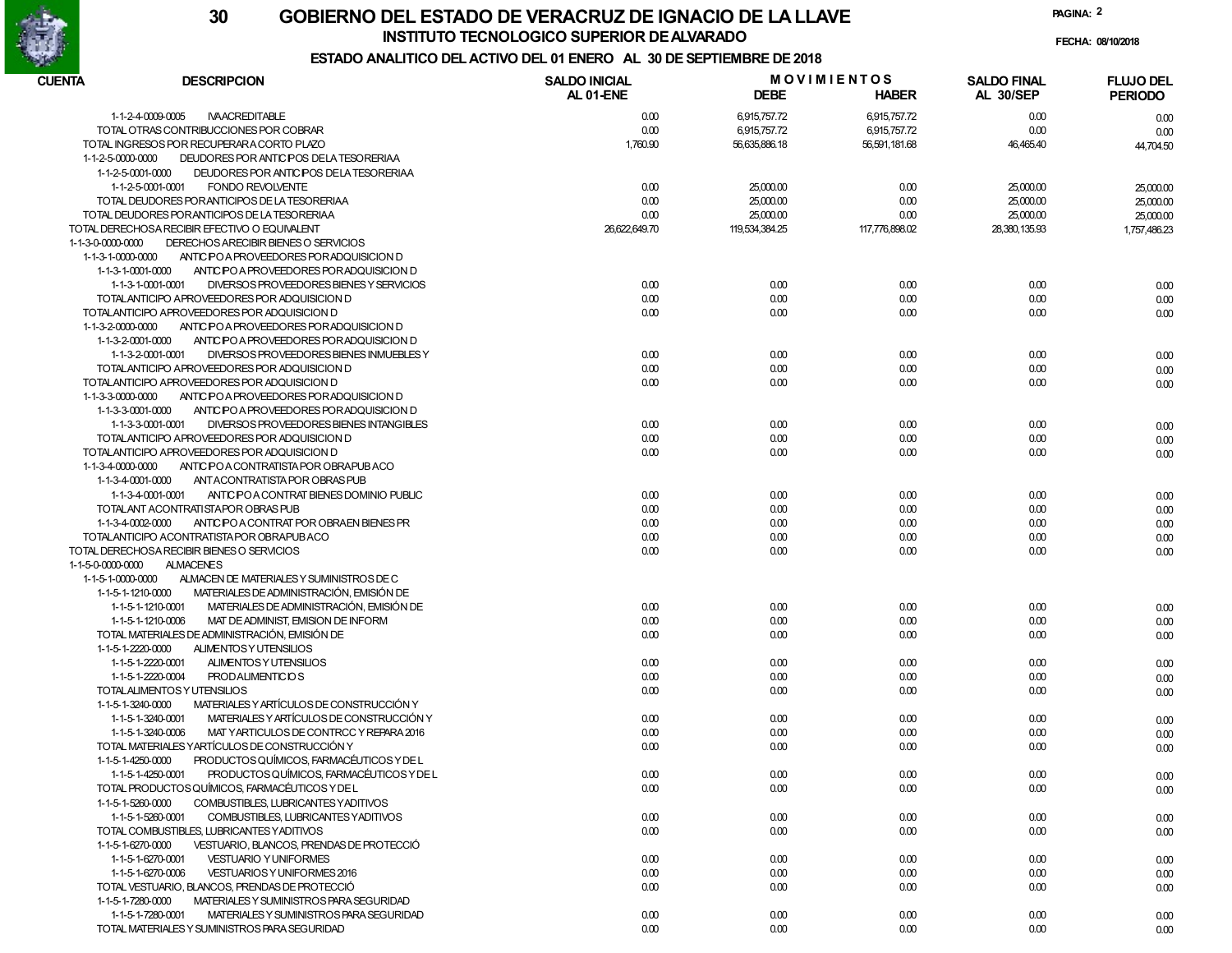

FECHA: 08/10/2018

PAGINA: 3

# ESTADO ANALITICO DEL ACTIVO DEL 01 ENERO AL 30 DE SEPTIEMBRE DE 2018

| CUENTA<br><b>DESCRIPCION</b>                                  | <b>SALDO INICIAL</b> | <b>MOVIMIENTOS</b> |                | <b>SALDO FINAL</b> | <b>FLUJO DEL</b> |  |
|---------------------------------------------------------------|----------------------|--------------------|----------------|--------------------|------------------|--|
|                                                               | AL 01-ENE            | <b>DEBE</b>        | <b>HABER</b>   | <b>AL 30/SEP</b>   | <b>PERIODO</b>   |  |
| 1-1-5-1-8290-0000<br>HERRAMIENTAS, REFACCIONES YACCESORIOS M  |                      |                    |                |                    |                  |  |
| HERRAMIENTAS, REFACCIONES YACCESORIOS M<br>1-1-5-1-8290-0001  | 0.00                 | 0.00               | 0.00           | 0.00               | 0.00             |  |
| 1-1-5-1-8290-0006<br>HERRAMIENTAS, REFACC YACCESORIOS MENORE  | 0.00                 | 0.00               | 0.00           | 0.00               | 0.00             |  |
| TOTAL HERRAMIENTAS, REFACCIONESY ACCESORIOS M                 | 0.00                 | 0.00               | 0.00           | 0.00               | 0.00             |  |
| TOTALALMACEN DE MATERIALESY SUMINISTROS DE C                  | 0.00                 | 0.00               | 0.00           | 0.00               | 0.00             |  |
| <b>TOTALALMACENES</b>                                         | 0.00                 | 0.00               | 0.00           | 0.00               | 0.00             |  |
| TOTALACTIVO CIRCULANTE                                        | 28,607,970.32        | 264,808,777.54     | 264,656,249.22 | 28,760,498.64      | 152,528.32       |  |
| ACTIVO NO CIRCULANTE<br>1-2-0-0-0000-0000                     |                      |                    |                |                    |                  |  |
| 1-2-3-0-0000-0000<br>BIENES INMUEBLES, INFRAESTRUCTURAY CONS  |                      |                    |                |                    |                  |  |
| 1-2-3-1-0000-0000<br><b>TERRENOS</b>                          |                      |                    |                |                    |                  |  |
| <b>TERRENOS</b><br>1-2-3-1-1581-0000                          |                      |                    |                |                    |                  |  |
| TERRENOS PARA LACONSTRUCCIÓN DE INMUEBL<br>1-2-3-1-1581-0002  | 829, 125.00          | 0.00               | 0.00           | 829,125.00         | 0.00             |  |
| <b>TOTAL TERRENOS</b>                                         | 829, 125.00          | 0.00               | 0.00           | 829, 125.00        | 0.00             |  |
| TOTAL TERRENOS                                                | 829,125.00           | 0.00               | 0.00           | 829, 125.00        | 0.00             |  |
| 1-2-3-3-0000-0000<br>EDIFICIOS NO HABIATACIONALES             |                      |                    |                |                    |                  |  |
| 1-2-3-3-1583-0000<br>EDIFICIOS NO HABITACIONALES              |                      |                    |                |                    |                  |  |
| 1-2-3-3-1583-0001<br>ADQUISICION DE ED FICIOSY LOCALES        | 4,424,640.00         | 0.00               | 0.00           | 4,424,640.00       | 0.00             |  |
| TOTAL EDIFICIOS NO HABITACIONALES                             | 4,424,640.00         | 0.00               | 0.00           | 4,424,640.00       |                  |  |
| TOTAL EDIFICIOS NO HABIATA CIONALES                           | 4,424,640.00         | 0.00               | 0.00           | 4,424,640.00       | 0.00             |  |
| 1-2-3-6-0000-0000<br>CONSTRUCCION EN PROCESO EN BIENES PROPIO |                      |                    |                |                    | 0.00             |  |
| 1-2-3-6-2622-0000                                             |                      |                    |                |                    |                  |  |
| EDIFICACION NO HABITACIONAL                                   |                      |                    |                |                    |                  |  |
| 1-2-3-6-2622-0001<br>EDIFICACION NO HABITACIONAL              | 3,753,527.75         | 0.00               | 0.00           | 3,753,527.75       | 0.00             |  |
| TOTAL EDIFICACION NO HABITACIONAL                             | 3,753,527.75         | 0.00               | 0.00           | 3,753,527.75       | 0.00             |  |
| TOTAL CONSTRUCCION EN PROCESO EN BIENES PROPIO                | 3,753,527.75         | 0.00               | 0.00           | 3,753,527.75       | 0.00             |  |
| TOTAL BIENES INMUEBLES, INFRAESTRUCTURAY CONS                 | 9,007,292.75         | 0.00               | 0.00           | 9,007,292.75       | 0.00             |  |
| <b>BIENES MUEBLES</b><br>1-2-4-0-0000-0000                    |                      |                    |                |                    |                  |  |
| MOBILIARIO Y EQUIPO DEADMINISTRACIÓN<br>1-2-4-1-0000-0000     |                      |                    |                |                    |                  |  |
| MUEBLES DE OFICINA Y ESTANTERÍA<br>1-2-4-1-1511-0000          |                      |                    |                |                    |                  |  |
| MOBILIARIO Y EQUIPO DE OFICINA<br>1-2-4-1-1511-0001           | 2,285,479.93         | 2,454.19           | 0.00           | 2,287,934.12       | 2,454.19         |  |
| TOTAL MUEBLES DE OFICINAY ESTANTERÍA                          | 2,285,479.93         | 2,454.19           | 0.00           | 2,287,934.12       | 2,454.19         |  |
| MUEBLES, EXCEPTO DE OFICINAY ESTANTERÍA<br>1-2-4-1-2512-0000  |                      |                    |                |                    |                  |  |
| <b>OTROS MUEBLES</b><br>1-2-4-1-2512-0001                     | 90,141.51            | 129,368.64         | 0.00           | 219,510.15         | 129,368.64       |  |
| TOTAL MUEBLES, EXCEPTO DE OFICINAY ESTANTERÍA                 | 90,141.51            | 129,368.64         | 0.00           | 219,510.15         | 129,368.64       |  |
| EQUIPO DE CÓMPUTO Y DETECNOLOGÍAS DE LA<br>1-2-4-1-3515-0000  |                      |                    |                |                    |                  |  |
| <b>BIENES INFORMÁTICOS</b><br>1-2-4-1-3515-0001               | 4,987,917.90         | 190,385.40         | 0.00           | 5,178,303.30       | 190,385.40       |  |
| TOTAL EQUIPO DE CÓMPUTO Y DE TECNOLOGÍAS DE LA                | 4,987,917.90         | 190,385.40         | 0.00           | 5,178,303.30       | 190,385.40       |  |
| OTROS MOBILIARIOS Y EQUIPOS DEADMINISTR<br>1-2-4-1-9519-0000  | 0.00                 | 0.00               | 0.00           | 0.00               | 0.00             |  |
| TOTAL MOBILIARIO YEQUIPO DE ADMINISTRACIÓN                    | 7,363,539.34         | 322,208.23         | 0.00           | 7,685,747.57       | 322,208.23       |  |
| MOBILIARIO Y EQUIPO EDUCACIONAL RECREATI<br>1-2-4-2-0000-0000 |                      |                    |                |                    |                  |  |
| 1-2-4-2-1521-0000<br>EQUIPO AUDIOVISUAL                       |                      |                    |                |                    |                  |  |
| 1-2-4-2-1521-0001<br>EQUIPO AUDIOVISUAL                       | 571,365.75           | 0.00               | 0.00           | 571,365.75         | 0.00             |  |
| TOTAL EQUIPO AUDIOVISUAL                                      | 571,365.75           | 0.00               | 0.00           | 571,365.75         | 0.00             |  |
| 1-2-4-2-2522-0000<br>APARATOS DEPORTIVOS                      |                      |                    |                |                    |                  |  |
| 1-2-4-2-2522-0001<br><b>EQUIPOS DEPORTIVOS</b>                | 1,890.00             | 0.00               | 0.00           | 1,890.00           | 0.00             |  |
| TOTALAPARATOS DEPORTIVOS                                      | 1,890.00             | 0.00               | 0.00           | 1,890.00           | 0.00             |  |
| CÁMARAS FOTOGRÁFICAS Y DE VIDEO<br>1-2-4-2-3523-0000          |                      |                    |                |                    |                  |  |
| 1-2-4-2-3523-0001<br><b>EQUIPO FOTOGRÁFICO</b>                | 8,456.03             | 25,999.00          | 0.00           | 34,455.03          | 25,999.00        |  |
| TOTAL CÁMARAS FOTOGRÁFICASY DE VIDEO                          | 8,456.03             | 25,999.00          | 0.00           | 34,455.03          | 25,999.00        |  |
| 1-2-4-2-9529-0000<br>OTRO MOBILIARIO Y EQUIPO EDUCACIONALY R  |                      |                    |                |                    |                  |  |
| 1-2-4-2-9529-0001<br>EQUIPOS RECREATIVOS                      | 212, 185.74          | 0.00               | 0.00           | 212, 185.74        | 0.00             |  |
| 1-2-4-2-9529-0002<br><b>INSTRUMENTOS MUSICALES</b>            | 37,054.94            | 0.00               | 0.00           | 37,054.94          | 0.00             |  |
| 1-2-4-2-9529-0003<br><b>MUEBLES ESCOLARES</b>                 | 1,269,395.29         | 0.00               | 0.00           | 1,269,395.29       | 0.00             |  |
| TOTAL OTRO MOBILIARIO YEQUIPO EDUCACIONAL Y R                 | 1,518,635.97         | 0.00               | 0.00           | 1,518,635.97       | 0.00             |  |
| TOTAL MOBILIARIO YEQUIPO EDUCACIONAL RECREATI                 | 2,100,347.75         | 25,999.00          | 0.00           | 2,126,346.75       | 25,999.00        |  |
| EQUIPO E INSTRUMENTAL MÉDICO Y DE LABORA<br>1-2-4-3-0000-0000 |                      |                    |                |                    |                  |  |
| EQUIPO MÉDICO Y DE LABORATORIO<br>1-2-4-3-1531-0000           |                      |                    |                |                    |                  |  |
| EQUIPO MÉDICO Y DE LABORATORIO<br>1-2-4-3-1531-0001           | 24,858.80            | 0.00               | 0.00           | 24,858.80          |                  |  |
| TOTAL EQUIPO MÉDICO YDE LABORATORIO                           | 24,858.80            | 0.00               | 0.00           | 24,858.80          | 0.00             |  |
| 1-2-4-3-2532-0000<br>INSTRUMENTAL MÉDICO Y DE LABORATORIO     |                      |                    |                |                    | 0.00             |  |
|                                                               |                      |                    |                |                    |                  |  |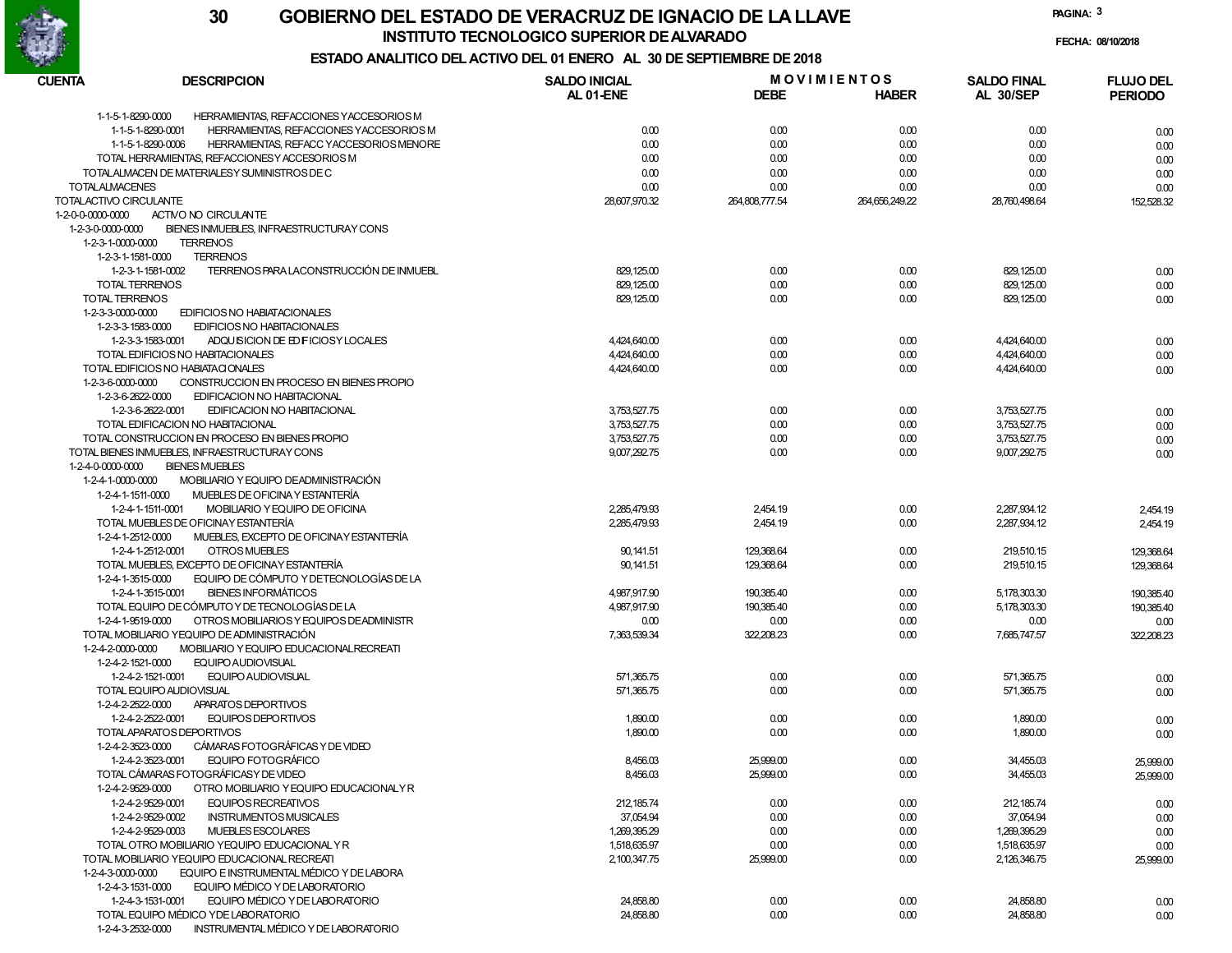

FECHA: 08/10/2018

PAGINA: 4

# ESTADO ANALITICO DEL ACTIVO DEL 01 ENERO AL 30 DE SEPTIEMBRE DE 2018

| CUENTA | <b>DESCRIPCION</b>                                              | <b>SALDO INICIAL</b> | <b>MOVIMIENTOS</b> |              | <b>SALDO FINAL</b> | <b>FLUJO DEL</b> |
|--------|-----------------------------------------------------------------|----------------------|--------------------|--------------|--------------------|------------------|
|        |                                                                 | AL 01-ENE            | <b>DEBE</b>        | <b>HABER</b> | <b>AL 30/SEP</b>   | <b>PERIODO</b>   |
|        | INSTRUMENTAL MÉDICO Y DE LABORATORIO<br>1-2-4-3-2532-0001       | 0.00                 | 0.00               | 0.00         | 0.00               | 0.00             |
|        | TOTAL INSTRUMENTAL MÉDICO Y DE LABORATORIO                      | 0.00                 | 0.00               | 0.00         | 0.00               | 0.00             |
|        | TOTAL EQUIPO E INSTRUMENTAL MÉDICO Y DE LABORA                  | 24,858.80            | 0.00               | 0.00         | 24,858.80          | 0.00             |
|        | <b>EQUIPO DE TRANSPORTE</b><br>1-2-4-4-0000-0000                |                      |                    |              |                    |                  |
|        | 1-2-4-4-1541-0000<br>AUTOMOVILES Y EQUIPO TERRESTRES            |                      |                    |              |                    |                  |
|        | VEHÍCULOS TERRESTRES PARA SERVICIOS ADMI<br>1-2-4-4-1541-0003   | 863, 129.99          | 0.00               | 0.00         | 863, 129.99        | 0.00             |
|        | TOTALAUTOMOVILES Y EQUIPO TERRESTRES                            | 863, 129.99          | 0.00               | 0.00         | 863, 129.99        | 0.00             |
|        | CARROCERÍAS Y REMOLQUES<br>1-2-4-4-2542-0000                    |                      |                    |              |                    |                  |
|        | 1-2-4-4-2542-0003<br>CARROCERÍAS Y REMOLQUES PARA SERVICIOS A   | 37,680.00            | 0.00               | 0.00         | 37,680.00          | 0.00             |
|        | TOTAL CARROCERÍAS YREMOLQUES                                    | 37,680.00            | 0.00               | 0.00         | 37,680.00          | 0.00             |
|        | TOTAL EQUIPO DE TRANSPORTE                                      | 900,809.99           | 0.00               | 0.00         | 900,809.99         | 0.00             |
|        | 1-2-4-6-0000-0000<br>MAQUINARIA, OTROS EQUIPOS Y HERRAMIENTAS   |                      |                    |              |                    |                  |
|        | 1-2-4-6-1561-0000<br>MAQUINARIAY EQUIPO AGROPECUARIO            |                      |                    |              |                    |                  |
|        | 1-2-4-6-1561-0001<br>MAQUINARIAY EQUIPO AGROPECUARIO            | 0.00                 | 0.00               | 0.00         | 0.00               | 0.00             |
|        | TOTAL MAQUINARIAY EQUIPO AG ROPECUARIO                          | 0.00                 | 0.00               | 0.00         | 0.00               | 0.00             |
|        | 1-2-4-6-2562-0000<br>MAQUINARIAY EQUIPO INDUSTRIAL              |                      |                    |              |                    |                  |
|        | 1-2-4-6-2562-0001<br>MAQUINARIAY EQUIPO INDUSTRIAL              | 0.00                 | 0.00               | 0.00         | 0.00               | 0.00             |
|        | 1-2-4-6-2562-0002<br>MAQUINARIAY EQUIPO PARASUMINISTRO DE A     | 15,524.40            | 5,548.70           | 0.00         | 21,073.10          | 5,548.70         |
|        | TOTAL MAQUINARIAY EQUIPO INDUSTRIAL                             | 15,524.40            | 5,548.70           | 0.00         | 21,073.10          | 5,548.70         |
|        | SISTEMAS DE AIRE ACONDICIONADO, CALEFACC<br>1-2-4-6-4564-0000   |                      |                    |              |                    |                  |
|        | 1-2-4-6-4564-0001<br>SISTEMAS DE AIREACONDICIONADO, CALEFACC    | 1,754,293.61         | 24,360.00          | 0.00         | 1,778,653.61       | 24,360.00        |
|        | TOTAL SISTEMAS DE AIRE ACONDICIONADO, CALEFACC                  | 1,754,293.61         | 24,360.00          | 0.00         | 1,778,653.61       | 24,360.00        |
|        | EQUIPO DE COMUNICACIÓN YTELECOMUNICACIÓ<br>1-2-4-6-5565-0000    |                      |                    |              |                    |                  |
|        | EQUIPOS Y APARATOS DE COMUNICACIONES YT<br>1-2-4-6-5565-0001    | 0.00                 | 0.00               | 0.00         | 0.00               | 0.00             |
|        | TOTAL EQUIPO DE COMUNICACIÓN YTELECOMUNICACIÓ                   | 0.00                 | 0.00               | 0.00         | 0.00               | 0.00             |
|        | EQUIPOS DE GENERACIÓN ELÉCTRICA, APARATO<br>1-2-4-6-6566-0000   |                      |                    |              |                    |                  |
|        | MAQUINARIA Y EQUIPO ELÉCTRICO Y ELECTRÓN<br>1-2-4-6-6566-0001   | 1.916.996.31         | 6,275.18           | 0.00         | 1,923,271.49       | 6,275.18         |
|        | TOTAL EQUIPOS DE GENERACIÓN ELÉCTRICA APARATO                   | 1,916,996.31         | 6,275.18           | 0.00         | 1,923,271.49       | 6.275.18         |
|        | <b>HERRAMIENTAS Y MÁQUINAS-HERRAMIENTA</b><br>1-2-4-6-7567-0000 |                      |                    |              |                    |                  |
|        | 1-2-4-6-7567-0001<br>MAQUINARIAY EQUIPO PARATALLERES            | 379,554.68           | 0.00               | 0.00         | 379,554.68         | 0.00             |
|        | HERRAMIENTAS Y MÁQUINAS-HERRAMIENTA<br>1-2-4-6-7567-0002        | 1,192,816.69         | 0.00               | 0.00         | 1,192,816.69       | 0.00             |
|        | 1-2-4-6-7567-0003<br>REFACCIONES MAYORES                        | 0.00                 | 0.00               | 0.00         | 0.00               | 0.00             |
|        | TOTAL HERRAMIENTAS Y MÁQUINAS-HERRAMIENTA                       | 1,572,371.37         | 0.00               | 0.00         | 1,572,371.37       | 0.00             |
|        | 1-2-4-6-9569-0000<br>OTROS EQUIPOS                              |                      |                    |              |                    |                  |
|        | 1-2-4-6-9569-0004<br>MAQUINAS YAPARAT CIENTIFICOS               | 0.00                 | 224,460.00         | 0.00         | 224,460.00         | 224,460.00       |
|        | 1-2-4-6-9569-0006<br>OTROS BIENES MUEBLES                       | 131, 117.11          | 0.00               | 0.00         | 131, 117.11        | 0.00             |
|        | TOTAL OTROS EQUIPOS                                             | 131, 117.11          | 224,460.00         | 0.00         | 355,577.11         | 224,460.00       |
|        | TOTAL MAQUINARIA, OTROS EQUIPOS YHERRAMIENTAS                   | 5,390,302.80         | 260,643.88         | 0.00         | 5,650,946.68       | 260,643.88       |
|        | COLECCIONES, OBRAS DEARTE Y OBJETOS VAL<br>1-2-4-7-0000-0000    |                      |                    |              |                    |                  |
|        | 1-2-4-7-1513-0000<br>BIENESARTÍSTICOS, CULTURALES Y CIENTÍFI    |                      |                    |              |                    |                  |
|        | 1-2-4-7-1513-0001<br>BIENES PARA BIBLIOTECAS Y MUSEOS           | 667,077.80           | 0.00               | 0.00         | 667,077.80         | 0.00             |
|        | TOTAL BIENESARTÍSTICOS, CULTURALES Y CIENTÍFI                   | 667,077.80           | 0.00               | 0.00         | 667,077.80         | 0.00             |
|        | TOTAL COLECCIONES, OBRAS DEARTEY OBJETOS VAL                    | 667,077.80           | 0.00               | 0.00         | 667,077.80         | 0.00             |
|        | TOTAL BIENES MUEBLES                                            | 16,446,936.48        | 608,851.11         | 0.00         | 17,055,787.59      | 608,851.11       |
|        | <b>ACTIVOS INTANGIBLES</b><br>1-2-5-0-0000-0000                 |                      |                    |              |                    |                  |
|        | <b>SOFTWARE</b><br>1-2-5-1-0000-0000                            |                      |                    |              |                    |                  |
|        | 1-2-5-1-1591-0000<br><b>SOFTWARE</b>                            |                      |                    |              |                    |                  |
|        | 1-2-5-1-1591-0001<br><b>SOFTWARE</b>                            | 19, 120.10           | 0.00               | 0.00         | 19,120.10          | 0.00             |
|        | TOTAL SOFTWARE                                                  | 19,120.10            | 0.00               | 0.00         | 19,120.10          | 0.00             |
|        | TOTAL SOFTWARE                                                  | 19,120.10            | 0.00               | 0.00         | 19,120.10          | 0.00             |
|        | 1-2-5-4-0000-0000<br><b>LICENCIAS</b>                           |                      |                    |              |                    |                  |
|        | LICENCIAS INFORMÁTICAS E INTELECTUALES<br>1-2-5-4-1597-0000     |                      |                    |              |                    |                  |
|        | LICENCIAS INFORMÁTICAS E INTELECTUALES<br>1-2-5-4-1597-0001     | 0.00                 | 0.00               | 0.00         | 0.00               | 0.00             |
|        | TOTAL LICENCIAS INFORMÁTICAS E INTELECTUALES                    | 0.00                 | 0.00               | 0.00         | 0.00               | 0.00             |
|        | TOTAL LICENCIAS                                                 | 0.00                 | 0.00               | 0.00         | 0.00               | 0.00             |
|        | TOTALACTIVOS INTANGIBLES                                        | 19,120.10            | 0.00               | 0.00         | 19,120.10          | 0.00             |
|        | 1-2-6-0-0000-0000<br>DEPRECIACION. DETERIORO YAMORTIZACION A    |                      |                    |              |                    |                  |
|        | 1-2-6-1-0000-0000<br>DEPRECIACION ACU MULAD ADE BIENES INMUEBL  |                      |                    |              |                    |                  |

1-2-6-1-1583-0000 EDIFICIOS NO RESIDENCIALES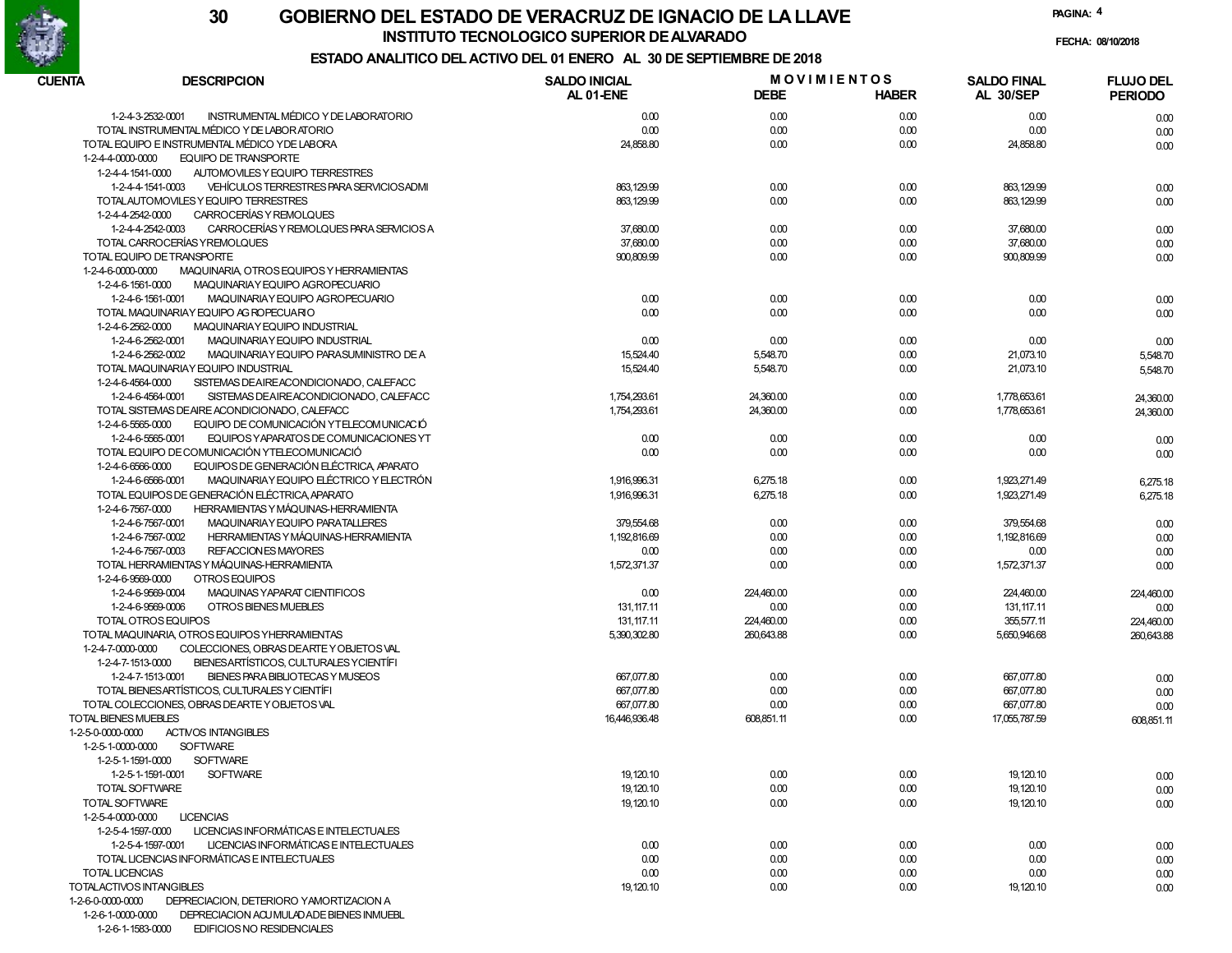

FECHA: 08/10/2018

PAGINA: 5

### ESTADO ANALITICO DEL ACTIVO DEL 01 ENERO AL 30 DE SEPTIEMBRE DE 2018

| CUENTA<br><b>DESCRIPCION</b>                      |                                           | <b>SALDO INICIAL</b> | <b>MOVIMIENTOS</b> |              | <b>SALDO FINAL</b> | <b>FLUJO DEL</b> |
|---------------------------------------------------|-------------------------------------------|----------------------|--------------------|--------------|--------------------|------------------|
|                                                   |                                           | AL 01-ENE            | <b>DEBE</b>        | <b>HABER</b> | <b>AL 30/SEP</b>   | <b>PERIODO</b>   |
| 1-2-6-1-1583-0001                                 | ADQUISICION DE ED FICIOSY LOCALES         | -279,484.46          | 0.00               | 0.00         | $-279,484.46$      | 0.00             |
| TOTAL EDIFICIOS NO RESIDENCIALES                  |                                           | $-279,484.46$        | 0.00               | 0.00         | -279,484.46        | 0.00             |
| TOTAL DEPRECIACION ACUMULADA DE BIENES INMUEBL    |                                           | -279,484.46          | 0.00               | 0.00         | -279,484.46        | 0.00             |
| 1-2-6-2-0000-0000                                 | DEPRECIACION ACU MULAD ADE BIENES INMUEBL |                      |                    |              |                    |                  |
| 1-2-6-2-2622-0000                                 | EDIFICACION NO HABITACIONAL               |                      |                    |              |                    |                  |
| 1-2-6-2-2622-0001                                 | EDIFICACION NO HABIATACIONAL              | $-123,866.42$        | 0.00               | 0.00         | $-123,866.42$      | 0.00             |
| TOTAL EDIFICACION NO HABITACIONAL                 |                                           | $-123,866.42$        | 0.00               | 0.00         | $-123,866.42$      | 0.00             |
| TOTAL DEPRECIACION ACUMULADA DE BIENES INMUEBL    |                                           | $-123,866.42$        | 0.00               | 0.00         | $-123,866.42$      | 0.00             |
| 1-2-6-3-0000-0000                                 | DEPRECIACION ACU MULAD ADE BIENES MUEBLES |                      |                    |              |                    |                  |
| 1-2-6-3-1511-0000                                 | MUEBLES DE OFICINA Y ESTANTERIA           |                      |                    |              |                    |                  |
| 1-2-6-3-1511-0001                                 | MOBILIARIO Y EQUIPO DE OFICINA            | $-1,502,705.60$      | 0.00               | 0.00         | $-1,502,705.60$    | 0.00             |
| TOTAL MUEBLES DE OFICINAY ESTANTERIA              |                                           | $-1,502,705.60$      | 0.00               | 0.00         | $-1,502,705.60$    |                  |
| 1-2-6-3-1513-0000                                 |                                           |                      |                    |              |                    | 0.00             |
|                                                   | BIENES ARTISTICOS, CULTURALES Y CIENTIFI  |                      |                    |              |                    |                  |
| 1-2-6-3-1513-0001                                 | BIENES PARA BIBLIOTECAS Y MUSEOS          | $-424,752.11$        | 0.00               | 0.00         | $-424,752.11$      | 0.00             |
| TOTAL BIENES ARTISTICOS, CULTURALES Y CIENTIFI    |                                           | $-424,752.11$        | 0.00               | 0.00         | $-424,752.11$      | 0.00             |
| 1-2-6-3-1521-0000<br>EQUIPO AUDIOVISUAL           |                                           |                      |                    |              |                    |                  |
| 1-2-6-3-1521-0001<br><b>EQUIPO AUDIOVISUAL</b>    |                                           | -468,679.65          | 0.00               | 0.00         | -468,679.65        | 0.00             |
| TOTAL EQUIPO AUDIOVISUAL                          |                                           | -468,679.65          | 0.00               | 0.00         | -468,679.65        | 0.00             |
| 1-2-6-3-1531-0000                                 | EQUIPO MEDICO Y DE LABORATORIO            |                      |                    |              |                    |                  |
| 1-2-6-3-1531-0001                                 | EQUIPO MEDICO Y DE LABORATORIO            | $-5,386.07$          | 0.00               | 0.00         | $-5,386.07$        | 0.00             |
| TOTAL EQUIPO MEDICO YDE LABORATORIO               |                                           | $-5,386.07$          | 0.00               | 0.00         | $-5,386.07$        | 0.00             |
| 1-2-6-3-1541-0000                                 | AUTOMONILES Y EQUIPO TERRESTRE            |                      |                    |              |                    |                  |
| 1-2-6-3-1541-0003                                 | VEHICULOS TERRESTRES PARA SERVADMINISTR   | -685,462.32          | 0.00               | 0.00         | -685,462.32        | 0.00             |
| TOTALAUTOMONILES Y EQUIPO TERRESTRE               |                                           | -685,462.32          | 0.00               | 0.00         | $-685,462.32$      | 0.00             |
| 1-2-6-3-2512-0000                                 | MUEBLES EXCEPTO DE OFICINAY ESTANTERIA    |                      |                    |              |                    |                  |
| 1-2-6-3-2512-0001<br>OTROS MUEBLES                |                                           | $-38,189.85$         | 0.00               | 0.00         | $-38,189.85$       | 0.00             |
| TOTAL MUEBLES EXCEPTO DE OFICINAY ESTANTERIA      |                                           | $-38,189.85$         | 0.00               | 0.00         | $-38,189.85$       | 0.00             |
| 1-2-6-3-2522-0000<br>APARATOS DEPORTIVOS          |                                           |                      |                    |              |                    |                  |
| 1-2-6-3-2522-0001<br><b>EQUIPOS DEPORTIVOS</b>    |                                           | $-1,890.00$          | 0.00               | 0.00         | $-1,890.00$        | 0.00             |
| TOTALAPARATOS DEPORTIVOS                          |                                           | $-1,890.00$          | 0.00               | 0.00         | $-1,890.00$        | 0.00             |
| 1-2-6-3-2542-0000                                 | CARROCERIAS Y REMOLQUES                   |                      |                    |              |                    |                  |
| 1-2-6-3-2542-0003                                 | CARROCERIAS Y REMOLQUEZ SERV ADTIVOS      | $-14,680.00$         | 0.00               | 0.00         | $-14,680.00$       | 0.00             |
| TOTAL CARROCERIAS YREMOLQUES                      |                                           | $-14,680.00$         | 0.00               | 0.00         | $-14,680.00$       | 0.00             |
| 1-2-6-3-2562-0000                                 | MAQUINARIAY EQUIPO INDUSTRIAL             |                      |                    |              |                    |                  |
| 1-2-6-3-2562-0002                                 | MAQ Y EQUIPO PARA SUMINISTRO DEAGUA POB   | $-2,682.44$          | 0.00               | 0.00         | $-2,682.44$        | 0.00             |
| TOTAL MAQUINARIAY EQUIPO INDUSTRIAL               |                                           | $-2,682.44$          | 0.00               | 0.00         | $-2,682.44$        | 0.00             |
| 1-2-6-3-3515-0000                                 | EQUIPO DE COMPUTO Y DETECN DE LA INFOR    |                      |                    |              |                    |                  |
| 1-2-6-3-3515-0001<br><b>BIENES INFORMATICOS</b>   |                                           | -4,320,165.83        | 0.00               | 0.00         | $-4,320,165.83$    |                  |
|                                                   |                                           |                      |                    |              |                    | 0.00             |
| TOTAL EQUIPO DE COMPUTO Y DE TECN DE LA INFOR     |                                           | -4,320,165.83        | 0.00               | 0.00         | $-4,320,165.83$    | 0.00             |
| 1-2-6-3-3523-0000                                 | CAMARAS FOTOGRAFIAS Y VIDEOS              |                      |                    |              |                    |                  |
| 1-2-6-3-3523-0001                                 | <b>EQUIPO FOTOGRAFICO</b>                 | $-8,456.03$          | 0.00               | 0.00         | $-8,456.03$        | 0.00             |
| TOTAL CAMARAS FOTOGRAFIASY VIDEOS                 |                                           | $-8,456.03$          | 0.00               | 0.00         | $-8,456.03$        | 0.00             |
| 1-2-6-3-4564-0000                                 | SISTEMA DE AIRE ACOND, CALEFAC Y REFRIGE  |                      |                    |              |                    |                  |
| 1-2-6-3-4564-0001                                 | SISTEMA DE AIRE ACOND, CALEFAC Y REFRIG   | -298,936.07          | 0.00               | 0.00         | -298,936.07        | 0.00             |
| TOTAL SISTEMADE AIREACOND. CALEFAC YREFRIGE       |                                           | -298,936.07          | 0.00               | 0.00         | -298,936.07        | 0.00             |
| 1-2-6-3-6566-0000                                 | EQUIP DE GENERACION ELECT YAPARAT         |                      |                    |              |                    |                  |
| 1-2-6-3-6566-0001                                 | MAQUINARIAY EQUIPO ELECTRIC Y ELECTRON    | $-847,267.81$        | 0.00               | 0.00         | $-847,267.81$      | 0.00             |
| TOTAL EQUIP DE GENERACION ELECTY APARAT           |                                           | -847,267.81          | 0.00               | 0.00         | -847,267.81        | 0.00             |
| 1-2-6-3-7567-0000<br><b>HERRAM MAQUI Y HERRAM</b> |                                           |                      |                    |              |                    |                  |
| 1-2-6-3-7567-0001                                 | MAQUINARIAY EQUIPO PARATALLERES           | $-155,352.96$        | 0.00               | 0.00         | $-155.352.96$      | 0.00             |
| 1-2-6-3-7567-0002                                 | MAQUINARIA MAQYHERRAMIENTAS               | $-732,298.17$        | 0.00               | 0.00         | $-732,298.17$      | 0.00             |
| TOTAL HERRAM MAQUI YHERRAM                        |                                           | $-887,651.13$        | 0.00               | 0.00         | $-887,651.13$      | 0.00             |
| 1-2-6-3-9529-0000                                 | OTRO MOBILIARIO Y EQUIPEDUCY RECREAT      |                      |                    |              |                    |                  |
| 1-2-6-3-9529-0001                                 | EQUIPOS RECREATIVOS                       | $-212,185.74$        | 0.00               | 0.00         | $-212,185.74$      | 0.00             |
| 1-2-6-3-9529-0002                                 | <b>INSTRUMENTOS MUSICALES</b>             | $-30,152.97$         | 0.00               | 0.00         | $-30,152.97$       | 0.00             |
| 1-2-6-3-9529-0003<br>MUEBLES ESCOLARES            |                                           | -463,329.35          | 0.00               | 0.00         | -463,329.35        | 0.00             |
| TOTAL OTRO MOBILIARIO YEQUIP EDUC Y RECREAT       |                                           | $-705,668.06$        | 0.00               | 0.00         | $-705.668.06$      | 0.00             |
| 1-2-6-3-9569-0000<br>OTROS EQUIPOS                |                                           |                      |                    |              |                    |                  |
| 1-2-6-3-9569-0006                                 | OTROS BIENES MUEBLES                      | $-122,391.77$        | 0.00               | 0.00         | $-122,391.77$      | 0.00             |
|                                                   |                                           |                      |                    |              |                    |                  |